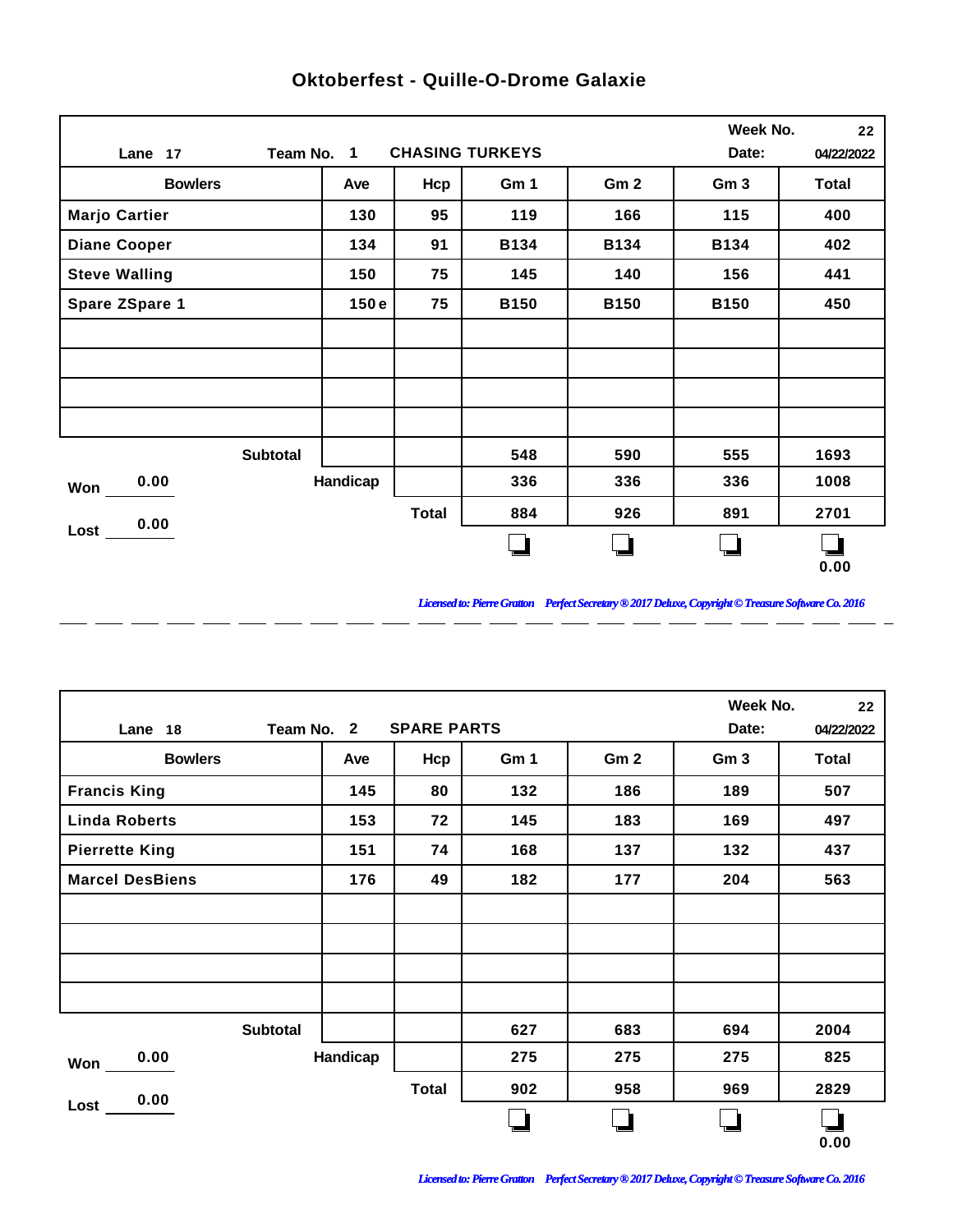|                       |          |                    |             |                 | Week No.        | 22           |
|-----------------------|----------|--------------------|-------------|-----------------|-----------------|--------------|
| Team No. 3<br>Lane 19 |          | <b>STRIKE ZONE</b> |             |                 | Date:           | 04/22/2022   |
| <b>Bowlers</b>        | Ave      | Hcp                | Gm 1        | Gm <sub>2</sub> | Gm <sub>3</sub> | <b>Total</b> |
| <b>Chris Brown</b>    | 97       | 128                | 97          | 109             | 90              | 296          |
| <b>Michael Cleary</b> | 160      | 65                 | 148         | 152             | 205             | 505          |
| Ty Beauchamp          | 167      | 58                 | 159         | 179             | 220             | 558          |
| <b>Spare ZSpare 5</b> | 150e     | 75                 | <b>B150</b> | <b>B150</b>     | <b>B150</b>     | 450          |
|                       |          |                    |             |                 |                 |              |
|                       |          |                    |             |                 |                 |              |
|                       |          |                    |             |                 |                 |              |
|                       |          |                    |             |                 |                 |              |
| <b>Subtotal</b>       |          |                    | 554         | 590             | 665             | 1809         |
| 0.00<br>Won           | Handicap |                    | 326         | 326             | 326             | 978          |
| 0.00                  |          | <b>Total</b>       | 880         | 916             | 991             | 2787         |
| Lost                  |          |                    |             |                 |                 | 0.00         |

 $\overline{a}$ 

 $\overline{a}$ 

 $\overline{a}$ 

 $\overline{a}$ 

 $-$ 

 $\overline{a}$ 

 $\overline{a}$ 

## **Oktoberfest - Quille-O-Drome Galaxie**

*Licensed to: Pierre Gratton Perfect Secretary ® 2017 Deluxe, Copyright © Treasure Software Co. 2016* 

 $=$   $-$ 

|                      |            |                      |             |                 | Week No.        | 22         |
|----------------------|------------|----------------------|-------------|-----------------|-----------------|------------|
| Lane 20              | Team No. 4 | <b>SPLIT HAPPENS</b> |             |                 | Date:           | 04/22/2022 |
| <b>Bowlers</b>       | Ave        | Hcp                  | Gm 1        | Gm <sub>2</sub> | Gm <sub>3</sub> | Total      |
| George Tuinstra Jr   | 148        | 77                   | <b>B148</b> | <b>B148</b>     | <b>B148</b>     | 444        |
| <b>Jaycee Drew</b>   | 139        | 86                   | 112         | 122             | 144             | 378        |
| <b>Pat Beauchamp</b> | 201        | 24                   | 221         | 229             | 167             | 617        |
| Spare ZSpare 6       | 150e       | 75                   | <b>B150</b> | <b>B150</b>     | <b>B150</b>     | 450        |
|                      |            |                      |             |                 |                 |            |
|                      |            |                      |             |                 |                 |            |
|                      |            |                      |             |                 |                 |            |
|                      |            |                      |             |                 |                 |            |
| Subtotal             |            |                      | 631         | 649             | 609             | 1889       |
| 0.00<br>Won          | Handicap   |                      | 262         | 262             | 262             | 786        |
| 0.00                 |            | <b>Total</b>         | 893         | 911             | 871             | 2675       |
| Lost                 |            |                      |             |                 |                 | 0.00       |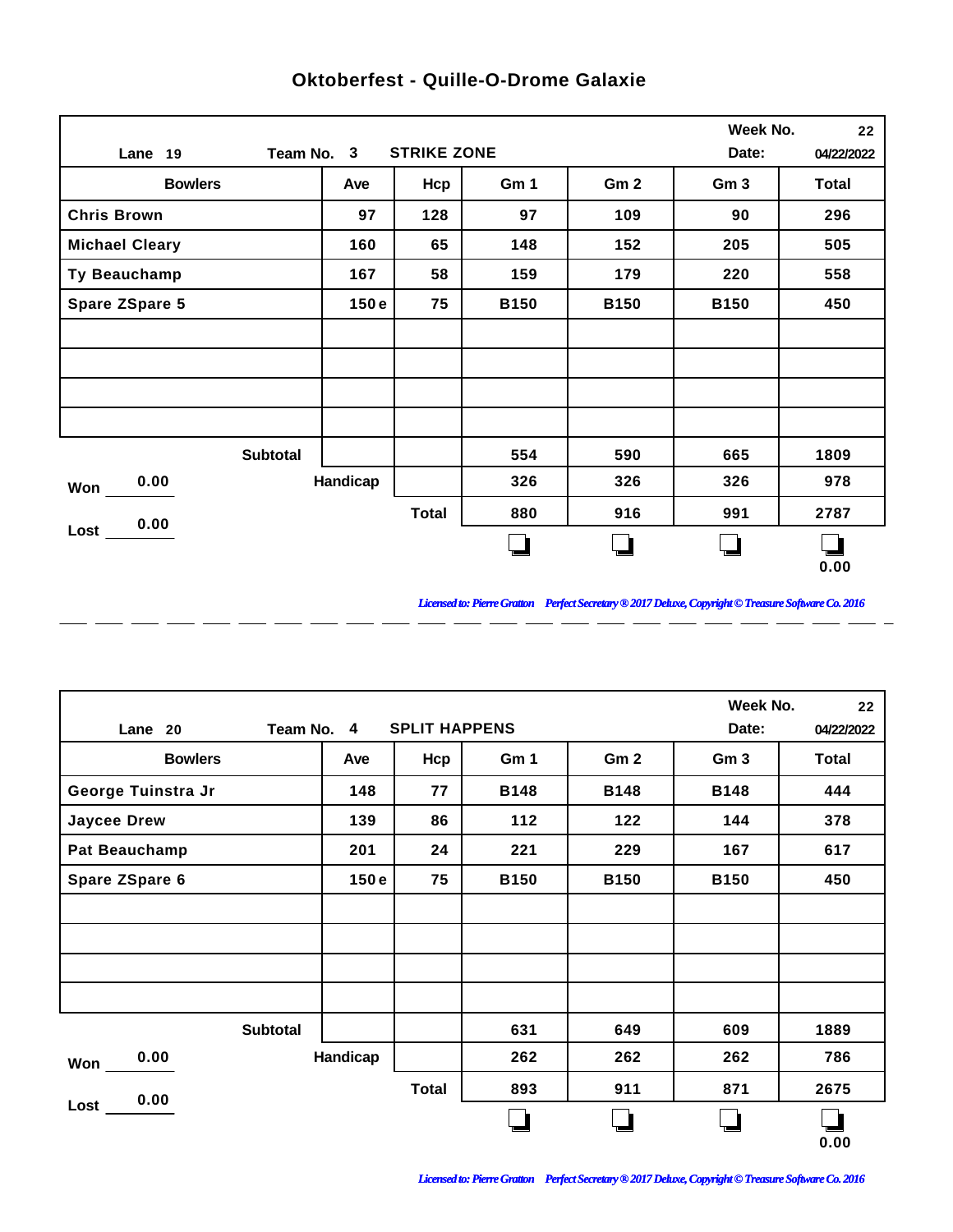|                        |          |              |      |                 | Week No.        | 22           |
|------------------------|----------|--------------|------|-----------------|-----------------|--------------|
| Team No. 5<br>Lane 21  |          | THE G TEAMS  |      |                 | Date:           | 04/22/2022   |
| <b>Bowlers</b>         | Ave      | Hcp          | Gm 1 | Gm <sub>2</sub> | Gm <sub>3</sub> | <b>Total</b> |
| <b>Ginette Gervais</b> | 144      | 81           | 133  | 137             | 173             | 443          |
| <b>Diane Gratton</b>   | 139      | 86           | 118  | 133             | 171             | 422          |
| <b>Pierre Gratton</b>  | 167      | 58           | 147  | 147             | 224             | 518          |
| <b>Ed Zabarauskas</b>  | 172      | 53           | 168  | 159             | 169             | 496          |
|                        |          |              |      |                 |                 |              |
|                        |          |              |      |                 |                 |              |
|                        |          |              |      |                 |                 |              |
|                        |          |              |      |                 |                 |              |
| <b>Subtotal</b>        |          |              | 566  | 576             | 737             | 1879         |
| 0.00<br>Won            | Handicap |              | 278  | 278             | 278             | 834          |
| 0.00                   |          | <b>Total</b> | 844  | 854             | 1015            | 2713         |
| Lost                   |          |              |      |                 |                 | 0.00         |

 $\overline{a}$ 

 $\overline{a}$ 

 $\overline{a}$ 

 $\overline{a}$ 

 $-$ 

 $\overline{a}$ 

 $\overline{a}$ 

## **Oktoberfest - Quille-O-Drome Galaxie**

*Licensed to: Pierre Gratton Perfect Secretary ® 2017 Deluxe, Copyright © Treasure Software Co. 2016* <u> 2002 - 2003 - 2003 - 2003 - 2003 - 2003 - 2003 - 2003 - 200</u>

 $\overline{\phantom{0}}$ 

|                         |          |                  |             |                 | Week No.        | 22         |
|-------------------------|----------|------------------|-------------|-----------------|-----------------|------------|
| Team No. 6<br>Lane 22   |          | <b>POWERBALL</b> |             |                 | Date:           | 04/22/2022 |
| <b>Bowlers</b>          | Ave      | Hcp              | Gm 1        | Gm <sub>2</sub> | Gm <sub>3</sub> | Total      |
| <b>Denise Loyer</b>     | 133      | 92               | 164         | 99              | 116             | 379        |
| Mia Beauchamp           | 155      | 70               | 154         | 172             | 180             | 506        |
| <b>Denis Prud'Homme</b> | 172      | 53               | 130         | 157             | 136             | 423        |
| Spare ZSpare 8          | 150e     | 75               | <b>B150</b> | <b>B150</b>     | <b>B150</b>     | 450        |
|                         |          |                  |             |                 |                 |            |
|                         |          |                  |             |                 |                 |            |
|                         |          |                  |             |                 |                 |            |
|                         |          |                  |             |                 |                 |            |
| Subtotal                |          |                  | 598         | 578             | 582             | 1758       |
| 0.00<br><b>Won</b>      | Handicap |                  | 290         | 290             | 290             | 870        |
| 0.00                    |          | <b>Total</b>     | 888         | 868             | 872             | 2628       |
| Lost                    |          |                  |             |                 |                 | 0.00       |